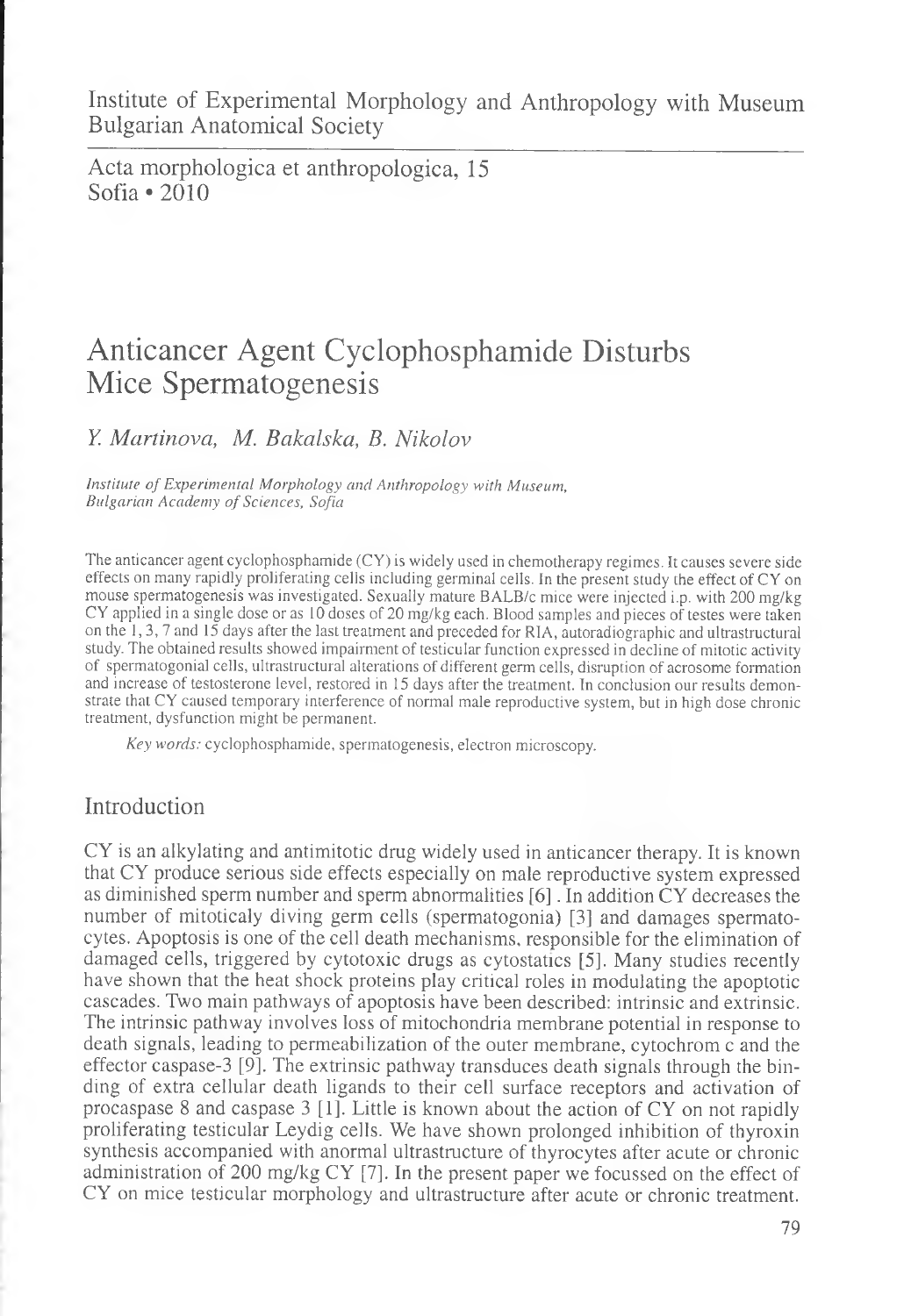# Material and Methods

Forty-eight sexually mature male BALB/c mice were used. CY (Germed, Germany) was given i.p. as a single dose of 200 mg/kg b.w. or as 10 doses of 20 mg/kg each, three times weekly. Control groups were treated with saline. On the 1st, 3rd,  $\tilde{7}^{\text{th}}$  and 15<sup>th</sup> day after the last treatment the serum levels of testosterone were measured radioimmunologically. Pieces of testes were fixed in 2,5% glutaraldehyde, postfixed in OsO, and embedded in Durcupan. The observations were made on Opton 109 electron microscope.

## Results

The application of 200 mg/kg CY in acute experiment did not change the serum testosterone concentration while it was elevated significantly on the 1<sup>st</sup>,  $\bar{3}$ <sup>rd</sup> and 7<sup>th</sup> day after the 10 doses of 20 mg/kg (data not shown). In 15 days testosterone value was in the norm. On the 3<sup>d</sup> day after application of 200mg/kg CY a strong decrease in the number of spermatogonia was registered (Fig. 1). Majority of seminiferous tubules showed normal appearance. In some the contacts between germ and Sertoli cells were disturbed. In some germ cells vacuolization of mitochondria was seen (Fig. 2A). Among spermatocytes those with normal ultrastructure were predominant. In parallel to the intact spermatids at different stages of spermiogenesis, round spermatids with disturbed acrosome formation (Fig. 2B) or disruption of acrosomal membrane in elongated spermatids (Fig. 2C) was seen. The bulk of Sertoli and Leydig cells showed normal structure. Disruption



Fig. 1. Percentage of proliferating spermatogonia after acute or chronic treatment with cyclophosphamide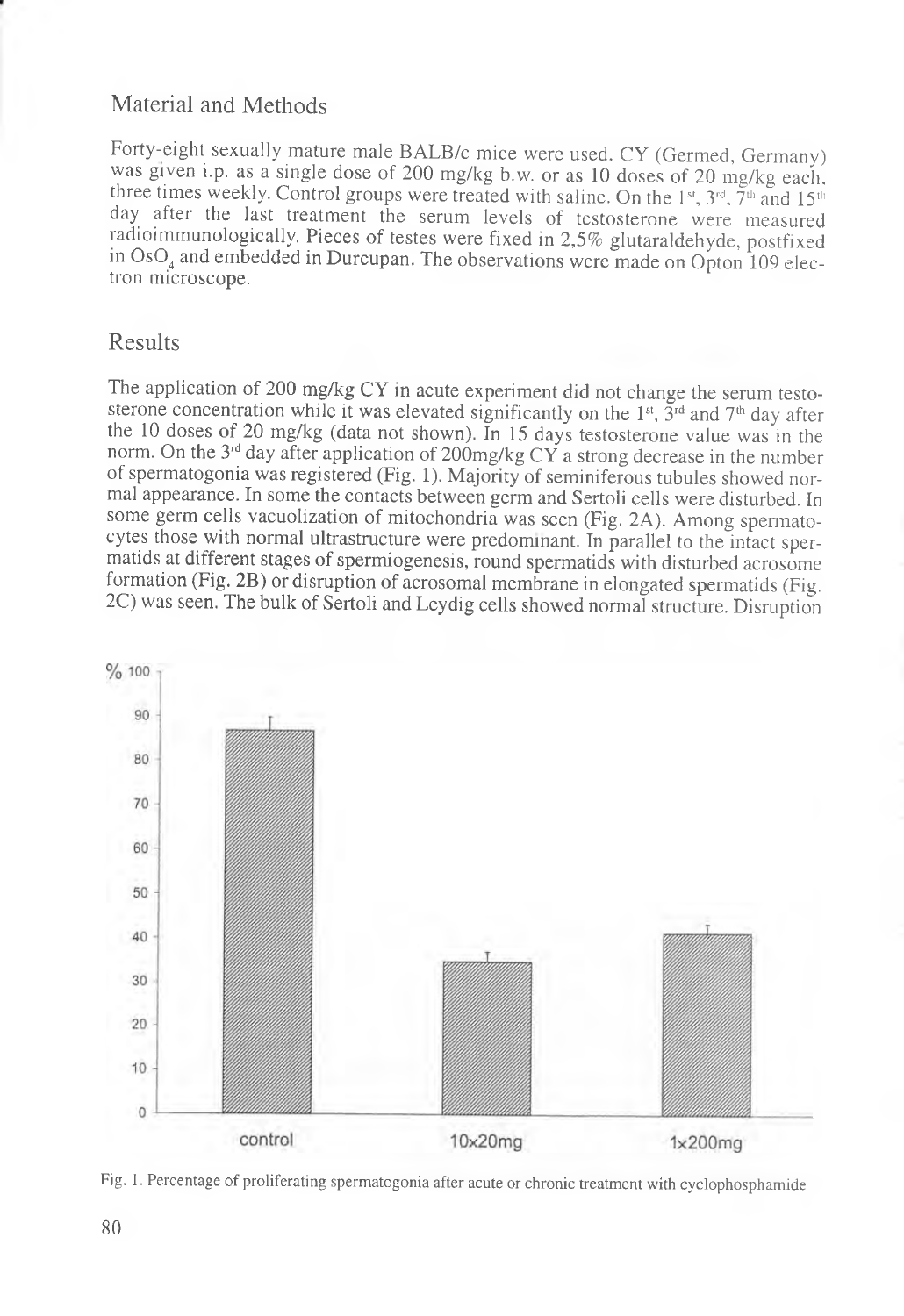

Fig. 2. Ultrastructural alterations of different testicular cell populations after treatment with cyclophpsphamide: A - Spermatogonia: vacuolization of cytoplasme and mitochondria,  $\times$  30 000; B -Round spermatid: abnormal acrosome formation,  $\times$  20 000; C – Elongated spermatid with acrosomal membrane disruption,  $\times$  12 000; D – Leydig cell: vacuolization of cytoplasme and mitochondria,  $\times$  50 000

of mitochondrial membranes and destruction of cristae were observed in some Leydig cells (Fig. 2D). On the 3rd day after injection of 10 doses 20mg/kg CY the number of spermatogonia was more decreased in comparison with the acute experiment (Fig. 1). The ultrastructure of germ and somatic cells in mouse testis at all intervals was more affected, expressed with dilatations of endoplasmic reticulum, vacuolization of the cytoplasm and abnormal acrosome formation (data not shown).

#### Discussion

1

Our results confirm the data about the testicular failure in mice caused by the anticancer agent CY [8]. The most sensitive cells in mouse testis are proliferating spermatogonia as well as spermatids in different stages of maturation. Sertoli cells are damaged to a lesser extent while Leydig cells are less affected. It is known that spermatogonia are the most sensitive to many cytotoxic insults and therefore can serve as indicators of hazard to stem spermatogonia [4]. Treatment with 200mg/kg has shown sharp decline in total sperm counts in mouse epididymis and decrease of fertilization ability of spermatozoa [2]. Multiple CY injections resulted significant temporary elevation of serum testosterone. It is known that testosterone is a final result of variety of processes invol-